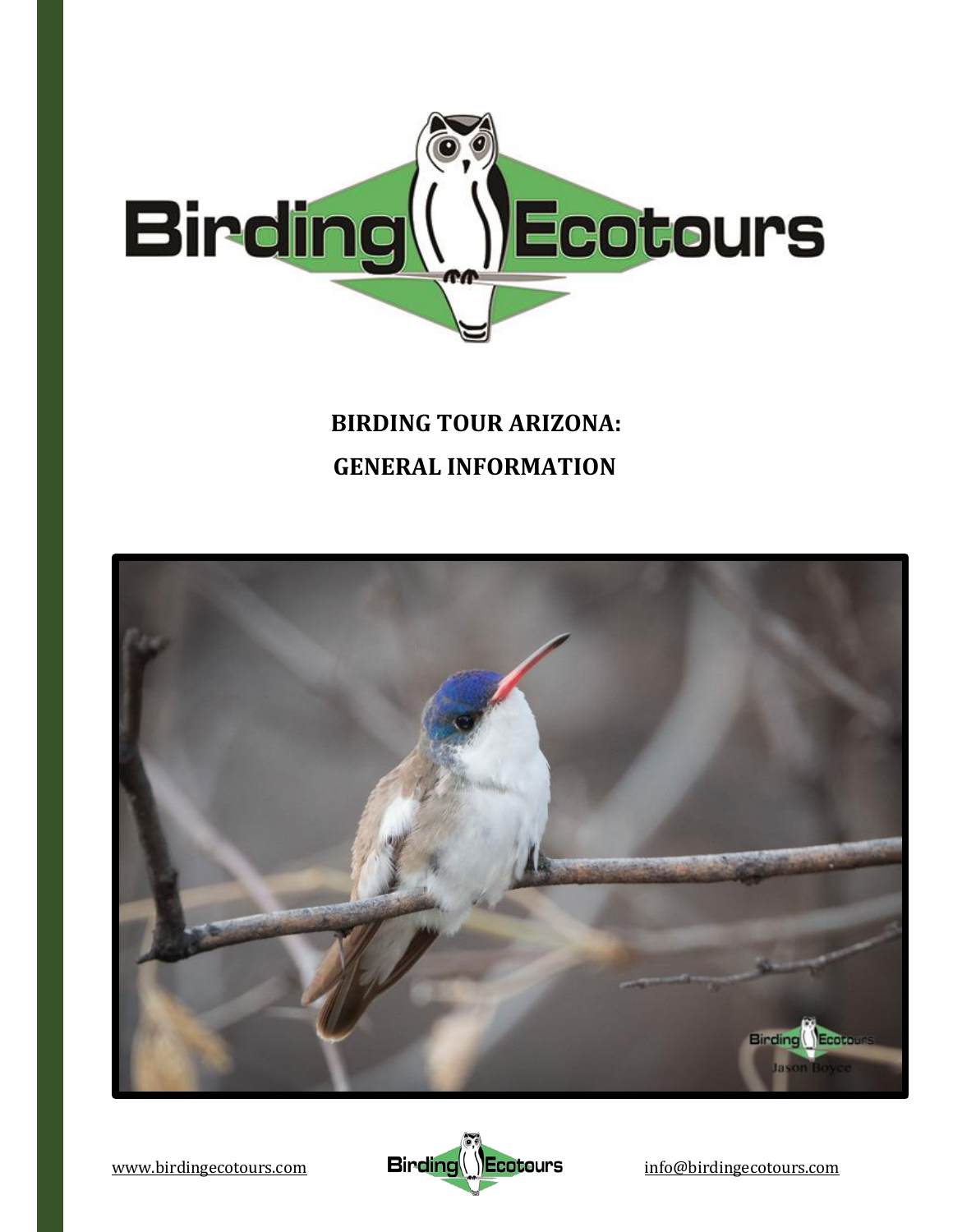Thanks for considering or booking our Arizona tour! With any luck we may soon be looking at Grey Hawk, Thick-billed Kingbird, Violet-crowned Hummingbird, and many more new and exciting species. In addition we may find one or two real local rarities, such as Yellow Grosbeak, Rufous-capped Warbler, or Roseate Spoonbill. On a prior tour we found Purple Gallinule! Hummingbirds almost always put on a great show, and we will make every possible attempt to see California Condor at the Grand Canyon.

## **FLIGHTS**

Please inform us if any of your flights, times, or arrangements change. During your air travel to Phoenix you will need to have your flight schedule and valid passport (or photo ID for US citizens) readily accessible. Increased security measures have been implemented at all airports to insure safer travel. If you have not flown in recent months you may wish to contact your travel agent, airline, or departure airport for current requirements. Arrive at the airport in plenty of time, be patient and cooperative, and be prepared for you and your luggage to be thoroughly checked. Smile and say "thank you" when everyone is finished.

## **TRIP INSURANCE**

You should purchase travel insurance and trip cancellation insurance to protect your investment in case of injury or illness to you or your family prior to or during the tour. One supplier of this coverage that we suggest is **Allianz Travel Insurance,** The World Access Building, 2805 North Parham Road, Richmond, VA 23294, USA. Their toll-free phone numbers are **1-866-884-3556, 1- 855-284-0331,** and **1-800-284-8300**.You can apply by phone or, for US residents, via the Internet at **<http://www.allianztravelinsurance.com/?accam=F021096>**.

#### **IDENTIFICATION**

We will not cross the border into Mexico during the tour, but we may pass through one or more border patrol checkpoints within the US. Please bring proof of citizenship if you are not a US citizen. A passport is always acceptable.

## **WALKING AND CONDITIONS**

There is a moderate amount of walking each day of the tour. These walks are not fast-paced and for the most part not terribly strenuous, although they may be a bit hilly and rocky. We try to do most of our walking early in the day before it gets too warm. A possible walk up Miller Canyon to look for Spotted Owl is one of the more strenuous walks, even though it is only about a twomile round trip. We may also go into Florida Canyon and California Gulch. We will take our time and do a lot of birding along the way. These walks are always optional, but are planned to provide you with the best possible birding opportunities. We will do our best to make another arrangement if you do not wish to join a particular walk. A good regime of exercising and walking from now until the tour begins will help make things easier and more enjoyable for you on the tour.

#### **WEATHER**

You can expect temperatures to range from 60  $\degree$ F (15  $\degree$ C) to the low 90  $\degree$ F (33  $\degree$ C) for much of the tour. There may be some cooler temperatures early and late in the day, especially in the mountains. On the other hand there may be a few days that are a bit warmer. We do our best to stay out of the really hot areas at midday and spend our time in the shady, cooler mountains and canyons. There is a daily chance of some desirable rain, so a raincoat can be handy and double as a jacket on a

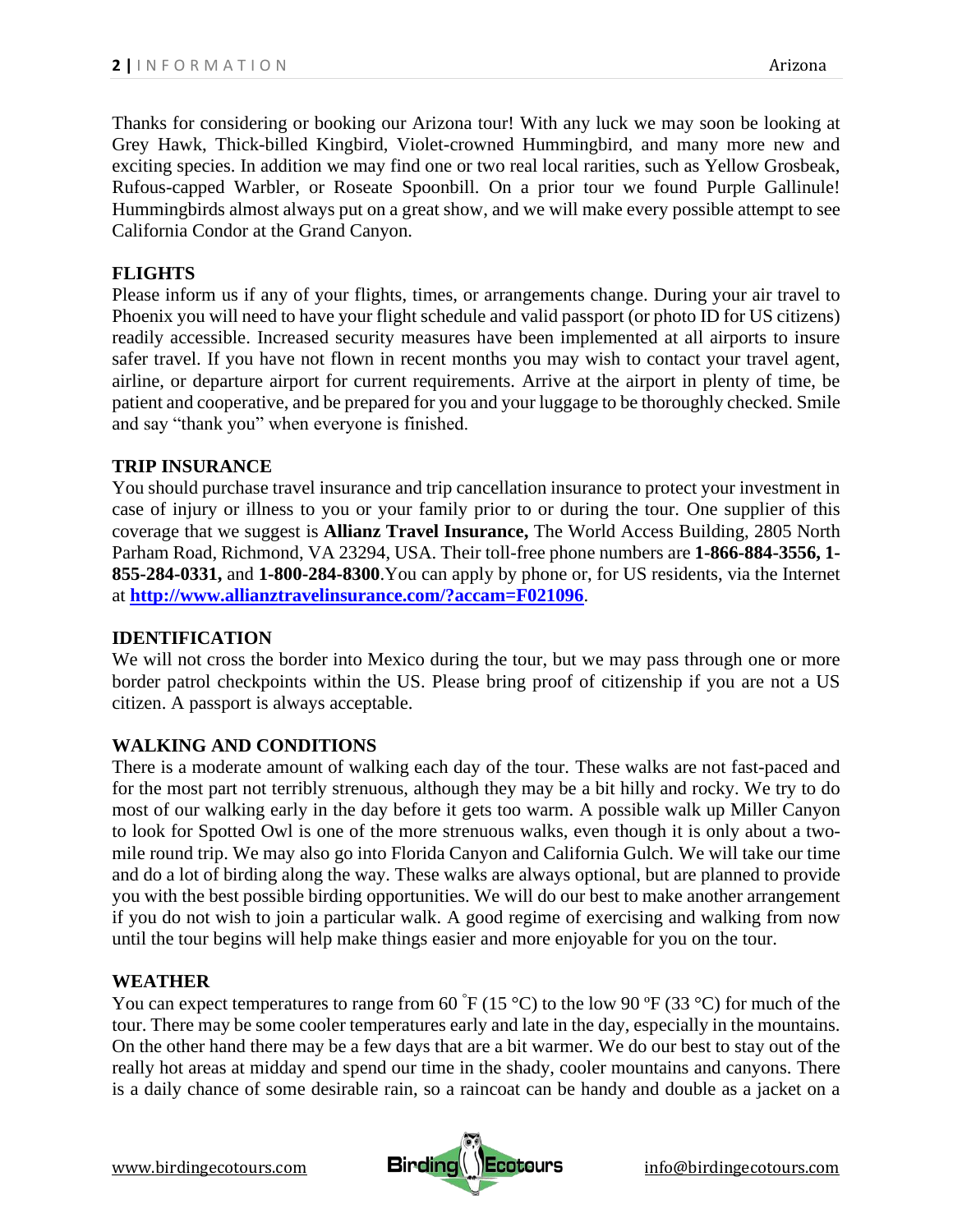chilly evening when looking for Elf Owl or Common Poorwill. A little rain will cool the temperatures considerably and make the birds more active. A small umbrella can be very handy to keep you and your binoculars dry. It is always best to have your raingear in the van, just in case.

## **TRANSPORT**

The step into our Ford Transit 12-passenger van is approximately 14 inches (35 centimeters) high, not much higher than on an average van. Please let us know if a small step stool would be useful for you.

## **DRINKS**

We drink plenty of water every day. Please remember to bring a personal water bottle with you. There will be gallon jugs of water in the van from which to fill your personal bottle. Please let us know if you have any other favorite drinks, such as sodas or juice. Your guide will buy these at the grocery store and then have them in a cooler in the van. We need to know your exact preferences, especially caffeinated versus decaffeinated. There are probably ten different kinds of Coke, so please be as specific as possible. Upon your request your guide will purchase wine or beer for you, if you wish, for the end of the day. Again, please be specific with your request, and your guide will do his best to get just what you prefer. You can reimburse him for any wine or beer at a later time, as the cost of alcoholic drinks is not included in the tour fee.

# **PACKING LIST**

# **Items that we suggest you bring, based upon years of experience in Arizona, include:**

Loose, comfortable clothing.

Sweatshirt, sweater, or jacket

Raincoat and small umbrella. Your raincoat can also serve as a windbreaker.

Plastic bags to protect equipment and hold wet or dirty gear

A hat for sun protection and to reduce glare

Sunglasses will be useful.

Comfortable walking shoes and hiking boots. If you bring new ones be certain to break them in before the tour. Open-toed shoes (sandals, flip-flops) are okay around the lodge or going to dinner, but not while birding.

Sunscreen and insect repellent. Some people add a long-sleeved shirt for extra protection. Hand sanitizer

Alarm clock and flashlight, with extra batteries for both. Each person should have a flashlight.

Binoculars are a necessity. The better the quality and condition of your binoculars, the more you will enjoy the birds and wildlife that you observe.

The guide will have a high-quality spotting scope to share with the group. If you have a scope and are willing to bring it, please let us know. We would like to have at least one additional scope if possible.

Camera and chargers

- Personal water bottle, so that you can carry water with you during our walks. This is not optional; it is an absolute necessity so that everyone remains healthy and hydrated. There will be gallon jugs of water in the van for you to fill your personal bottle.
- You may want to bring a few of your favorite snacks. There will be fruit, crackers, cookies, and a variety of drinks in the van.
- Daypack or fanny pack to carry personal items during our walks